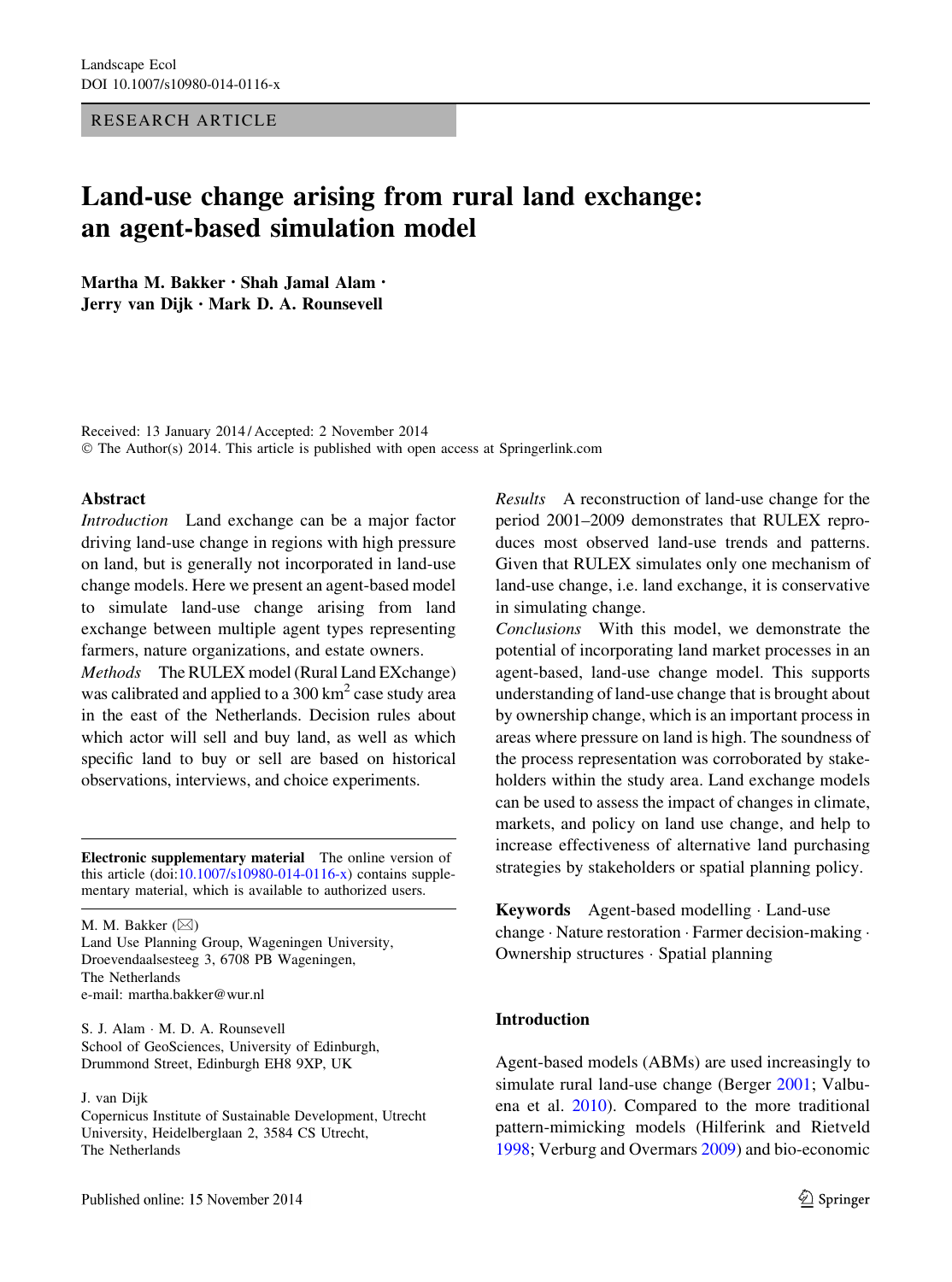optimization models (van Ittersum et al. [2008\)](#page-13-0), ABMs are better able to represent the diversity of decisionmaking strategies that underpin land-use change (Bousquet and Le Page [2004;](#page-12-0) Parker et al. [2008](#page-13-0); Polhill et al. [2011](#page-13-0)). Some ABMs focus on interactions between agents, such as imitation and the spread of knowledge or information (Berger [2001](#page-12-0); Macmillan and Huang [2008](#page-13-0); Alexander et al. [2013\)](#page-12-0), whilst others focus on the diversity amongst agents in terms of alternative motives and strategies (Karali et al. [2011](#page-13-0); Kelley and Evans [2011](#page-13-0)). Whilst agents in models of urban dynamics are generally mobile (Xie et al. [2007](#page-13-0); Brown et al. [2008](#page-12-0); Huang et al. [2013](#page-13-0)), a common feature of ABMs used to simulate rural dynamics is the immutable location of the land-user agent in geographic space, and the limited range of agent roles with a common focus on farmers. In such models, land-use change results when a farmer agent changes the way it uses the land, while the delineation of the agent's property remains fixed. Few ABMs simulate rural land-use change as the result of land exchange between agents, involving the reallocation of property ownership (Filatova et al. [2011](#page-13-0); Schouten et al. [2013](#page-13-0)). The fixed-property approach seems appropriate when modelling, for example, relatively small changes in management or the adoption of an innovation. We expect, however, that categorical land-use change, such as the conversion from arable farming to livestock farming or from farming to nature conservation, will arise also from land exchange from one agent type to another. This is because a categorical change often requires considerable investment in knowledge and equipment for most land owners (Rounsevell et al. [2003\)](#page-13-0), while it may also lead to undesired social effects such as an alienation from one's network of peers (Karali et al. [2013a](#page-13-0), [b](#page-13-0)), which have been shown to strongly influence the willingness to change (Lokhorst et al. [2010,](#page-13-0) [2011](#page-13-0)). This is supported by data from the Dutch Agricultural Economics Institute, which demonstrate that—over a time span of 10 years—farms that undergo a categorical land-use change (e.g., from dairy farming to arable farming) cover about 4 % of the total agricultural area, while *parcels* that undergo such a change (i.e. from being owned by e.g. a dairy farmer to being owned by an arable farmer) cover about 11 % (Dienst Regelingen; Government Service for Land and Water Management, [2012\)](#page-13-0). If categorical land-use change were brought about only by farmers changing from one land

use to the other, the number of parcels that underwent a categorical change should also have been about 4 % (assuming that changing farms have approximately the same number of parcels as other farms). The fact that the change rate of parcels is higher, suggests that for about 7 % of all parcels, land-use change is the result of parcels being sold from one type of farmer to the other. Hence, more than half of the observed landuse change in the Netherlands appears to result from land exchange. Thus, we argue that to effectively simulate categorical land-use change it is necessary to simulate rural land exchange. In this paper we present the development and application of an ABM that simulates land use change as a result of land exchange in rural areas.

The RULEX model (RUral Land EXchange model) simulates land-use change arising from land exchange between different types of land owners in intensively used rural areas. The model was developed for, and tested in, a case study region of about  $300 \text{ km}^2$  in the east of the Netherlands. Parts of the region have been designated within the Dutch National Ecological Network, and for this reason the provincial government provides financial and organizational support for the acquisition and subsequent conversion of agricultural land to nature. Nature, in this case, refers to the restoration of (semi-) natural habitats (e.g., forest, heathland, and wetland) on what was previously agricultural land. Private estate owners also expand their estates by buying adjacent agricultural land. Hence, the main land claims in this region are from farmers, nature organizations, and private estate owners which are therefore the three types of agents represented in RULEX. The land use types that are distinguished are arable farming, dairying, horticulture, pig-breeding, mixed farming, nature owned by estate owners, and nature owned by nature organizations.

Both the conversion of land from agriculture to nature by means of land exchange between nature organizations, estate owners, and farmers as well as the exchange of land between different agricultural sectors are key processes that lead to land-use change in the region. This raises policy-relevant questions such as: which agricultural sector will grow, which will shrink and where; will farms continue to grow (in land area terms) and is this location-specific; and, why do we observe that the conversion of farmland to nature is slowing down, and will this trend continue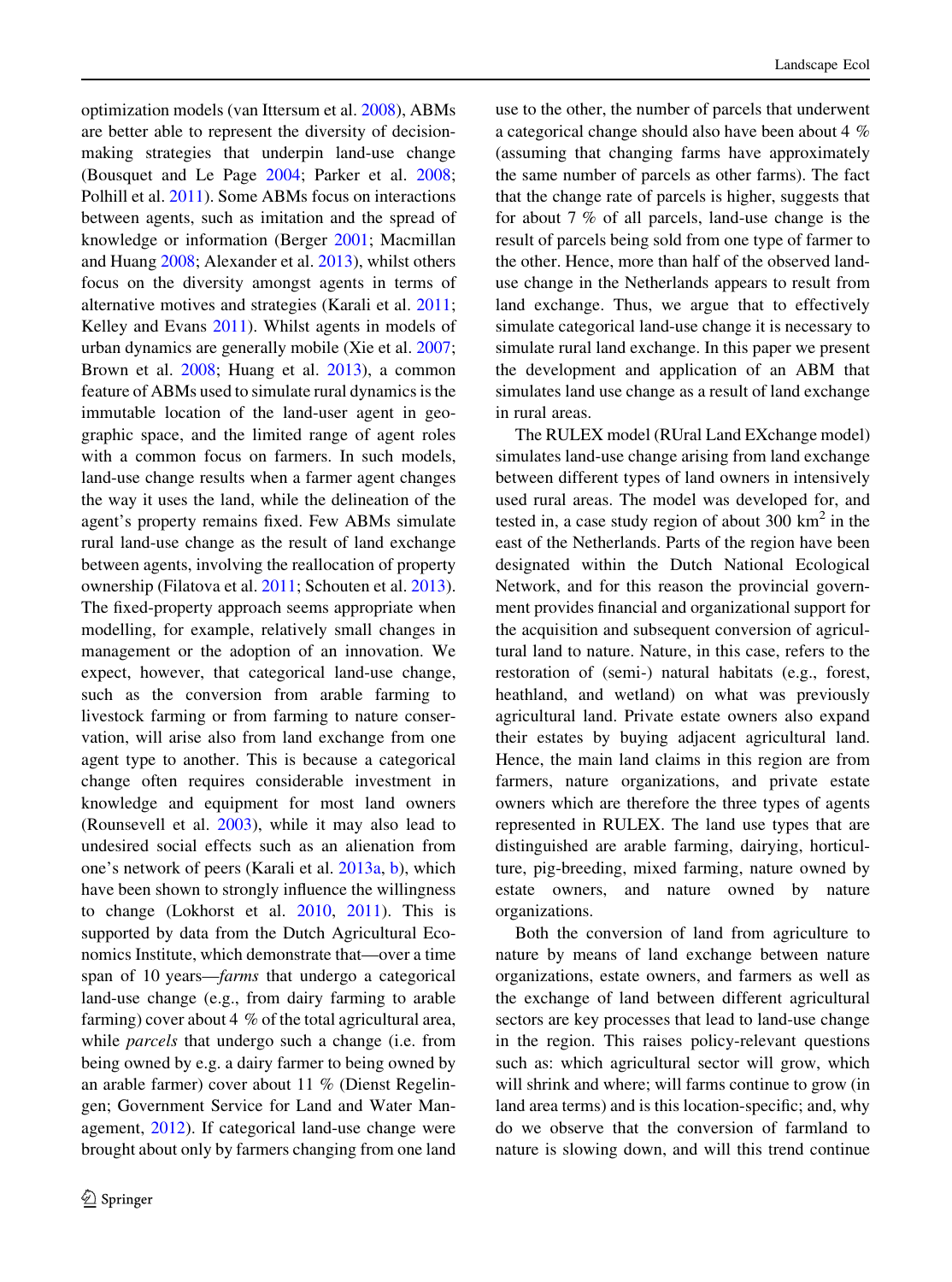into the future? These issues can be encapsulated into a single overarching purpose for developing the RU-LEX model, which is to understand how land exchange among farmers and between farmers, estate owners, and nature organizations affects rural land-use patterns.

In this paper, we demonstrate how processes of land exchange can be captured and formalized in rules and equations. Including land exchange between different categories of farmers, as well as between farmers and other types of land users, is challenging because the various agents within the land market have different criteria with respect to land value and other financial and legal positions that require different types of data evidence (Geller and Moss [2008\)](#page-13-0). This may also explain why many contemporary land exchange models do not model categorical land-use change since they are limited to rather homogeneous populations of agents (Matthews et al. [2007](#page-13-0)). We start by describing the case study area and the data that was used in the model development and calibration. Next, we present the general design of the RULEX model, including the calibrated settings, rules and equations. Parameters that could not be obtained from observational data were obtained by calibrating RULEX on land transaction data from 2001 to 2009. We assess the model's performance by comparing observed and simulated land use, and conclude with a discussion about the model's strengths and weaknesses and potential applications.

# Study area and data

# Study area

The RULEX model was calibrated for, and applied to, an area in the East of the Netherlands (Fig. [1](#page-3-0)), delineated by the stream valley of the ''Baakse Beek'' (beek is Dutch for brook), and known as the Baakse Beek area. The area is roughly 10 km from north to south and 30 km from east to west. Since the establishment of the EU's Common Agricultural Policy, the area underwent a transition from mixed farming to specialized farming (mostly intensive dairying) and farm sizes increased considerably in order to benefit from economies of scale. Current-day agriculture is typical of areas in Western Europe with high population pressure leading to intensive farming that is highly efficient from an economic perspective. Despite this, the area is still considered to be a visually attractive, small-scale landscape. Hedgerows, which are conserved by law, and the presence of large numbers of estates and nature reserves contribute to this image. For this reason, tourism forms an important part of the regional economy, and policymakers are concerned with maintaining the traditional character of the landscape. Over the last 20 years, nature restoration has become important in the area. The National Ecological Network (NEN), defined by zoning policies in the 1990s, covers a considerable part of the area (3,804 ha, about 12.7 % of the area, of which 2,769 ha has currently been realized). All agricultural land within this zone is intended to be converted to nature. Land exchange between farmers and nature organizations in achieving this network has been on a voluntary basis, and nature organizations were required legally to pay agricultural market prices for agricultural parcels.

The Baakse Beek contained approximately 1,320 land-owning farmers in 2001, which is the initial year of the simulations. About 481 farmers had parcels within the area, but farmsteads that were located outside of the area. These farmers are registered in the agricultural census, which excludes hobby farmers and other farms with an economic size smaller than three NGE (Dutch farm size units). Distributions of the characteristics of the farm(er)s in the Baakse Beek are given in Fig. [2.](#page-3-0) The area comprised 5,877 (registered) parcels.<sup>1</sup> A summary of the parcel properties is given in Table [1.](#page-4-0)

Nature organizations that are active in the area are Natuurmonumenten (a private foundation for nature conservation), the State Forestry Service (an independent governmental organization for forestry and nature conservation), Geldersch Landschap & Kasteelen (a private foundation for the conservation of natural and cultural heritage), and 87 private estates. In the Baakse Beek, these organizations owned approximately 176, 733, 50, and 1,788 hectares respectively in 2001.

 $1$  There were fewer parcels in the database than in reality, as not all parcels were registered in 2001. It has been estimated that the database contains about 80 % of the existing parcels (T. Kuhlman, Agricultural Economics Institute, pers comm).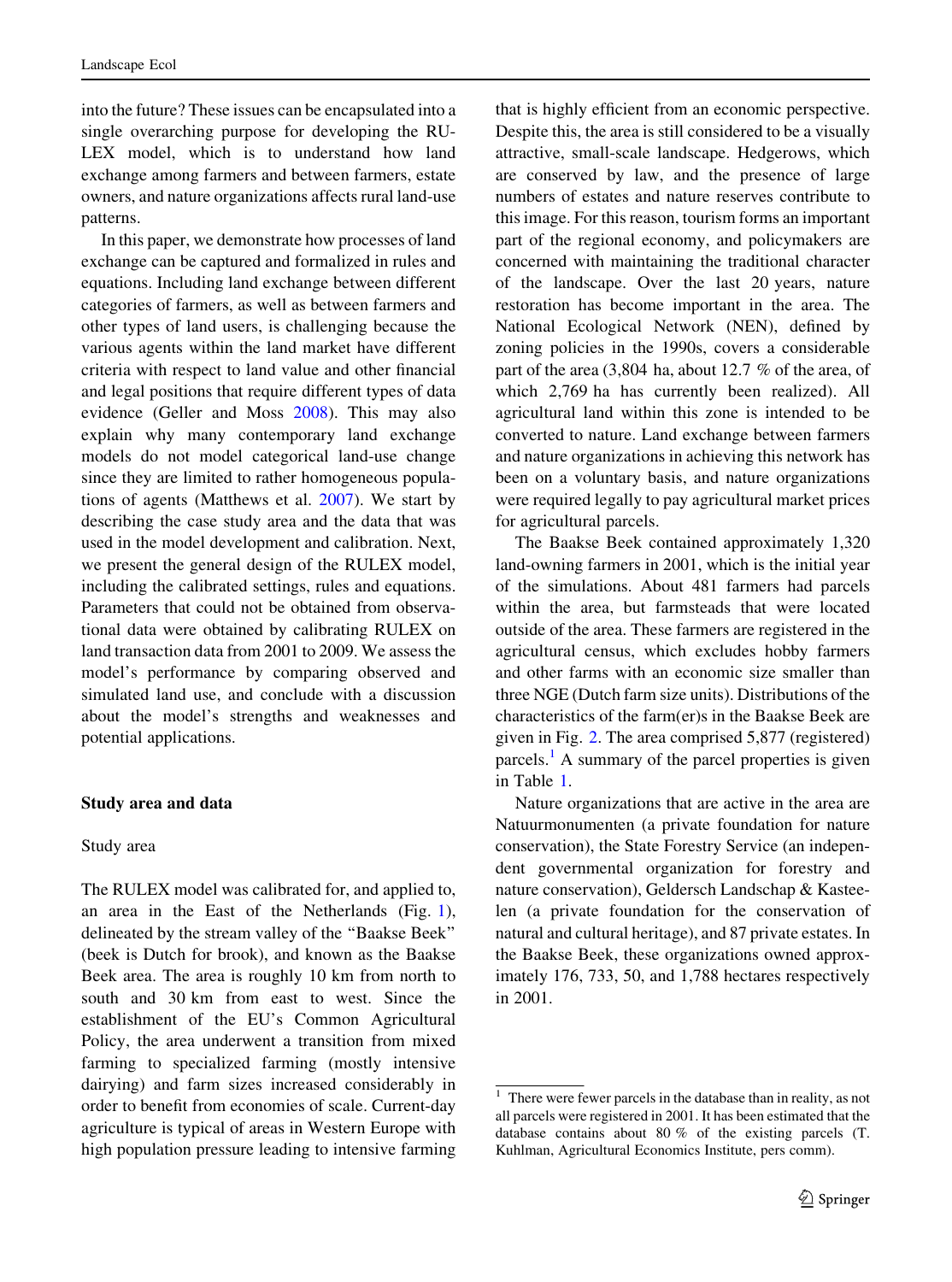<span id="page-3-0"></span>

Fig. 2 Box-and-whisker plots for farm(er) characteristics for the Baakse Beek area per farming type. Derived from agricultural census data of 2001. From top in clockwise direction: age, physical size (ha) in log scale, and economic size (NGE) in log scale

Data

The following data were available for calibrating model rules, equations, and settings:

– Agricultural census data, containing economic size, physical size, farmer age and farming type for each farm. We used data from 1999, 2001 and 2009. The data for 2001 were used to set-up the initial model year. Not all records were complete so farms without data were randomly assigned representative properties in line with the available data for other farms. Where farm locations were unavailable, we assume a location outside of the Baakse Beek area and assigned random coordinates from outside of the region (Alam et al. [2014](#page-12-0)). A unique identifier linked each parcel to its owner,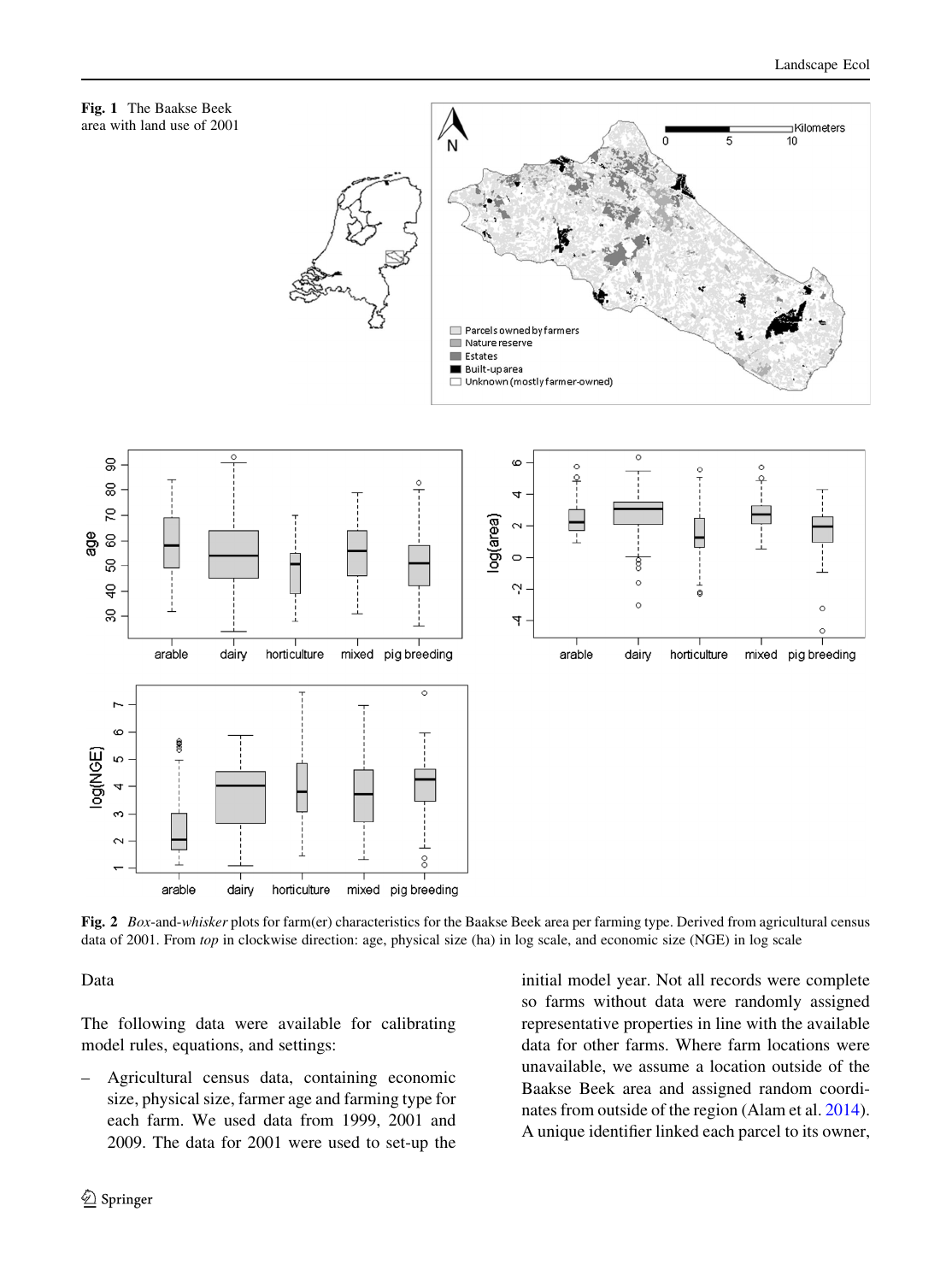| Land parcel characteristics                                | Mean  | Median | Range         |
|------------------------------------------------------------|-------|--------|---------------|
| Size (hectares)                                            | 2.5   | 1.8    | $0.02 - 25.2$ |
| Soil suitability (index)                                   | 82    | 82.5   | $0 - 100$     |
| Distance to village (meters)                               | 2.702 | 2.577  | $0 - 6.723$   |
| Distance to NEN (meters)                                   | 437   | 203    | $0 - 2,930$   |
| Distance to existing nature<br>reserves (meters)           | 815   | 673    | $0 - 3,824$   |
| Presence of seepage<br>$(present = 1; absent = 2)$         | 1.8   | 1.8    | 1,2           |
| Average spring groundwater<br>level (meters below surface) | 0.7   | 0.8    | $0 - 2$       |

<span id="page-4-0"></span>Table 1 Summary statistics of land parcel characteristics in the Baakse Beek area for the year 2001

so that farm data could be linked to spatial parcel data (ArcGIS shapefiles), which were available for 2001 and 2009.

- Records of rural land exchange [Infogroma, (DLG [2012\)](#page-13-0)], including price paid, identity of seller and buyer, and the location of the sold parcels. Using ArcMAP10 the locations of the sold parcels were related to the parcel database and a set of auxiliary data. This allowed us to identify, for each exchange transaction, data on parcel size, soil properties, distance to major roads, villages and nature reserves, being situated inside or outside the areas designated for the NEN, and the distance to this network. These data were used to calibrate parcel evaluation by agents. Furthermore, data on the total number of farmer–farmer land exchange transactions and the total number of farmer–nature land exchange transactions were derived from this database, which were used to fine-tune the model.<sup>2</sup>
- We used a combination of explorative interviews and conjoint analysis to inform RULEX about parcel evaluation by nature agents and estate owners. Explorative interviews were conducted with seven local representatives at strategic management positions within each of the nature organizations and a lobby organization for estate owners. Additionally, we asked six representatives of two different nature organizations, who were all involved in parcel evaluation before acquisition, to

rank fictional parcels from high to low preference. These data were used to calibrate the parcel evaluation by nature agents. All interviews were conducted in 2011. The conjoint analysis was performed in 2013.

– Finally, additional data came from ancillary sources: price changes in the period 2001–2009 from the Agricultural Economics Institute databases; the rate of farm succession in the Netherlands from the Agricultural Economics Institute reports; and life expectancy tables from reports of the WHO.

We used the following available data to evaluate the performance of the model:

– A map of observed land-use in 2009. This map was used in three ways: (1) to compare simulated land use trends with observed trends; (2) to compare a cross table of observed land use in 2001 and simulated land use in 2009 with a cross table of observed land use in 2001 and observed land use in 2009 (i.e. conversion-specific change); and (3) by making an overlay of the simulated and observed land use maps, which was classified into (a) observed change simulated correctly as change (i.e., hits), (b) observed change simulated incorrectly as persistence (i.e., misses); (c) observed persistence simulated incorrectly as change (i.e., false alarms); (d) observed persistence simulated correctly as persistence (i.e., correct rejections); and (e) observed change simulated incorrectly as change to the wrong gaining category (i.e., wrong hits) (Brown et al. [2013a](#page-13-0)). Because of missing data in the agricultural censuses of both years, the area for which both years have complete records covers 83 %. Also, data on the area that belonged to a nature organization or estate owner in 2001 was missing, and had to be inferred from their property in 2009, by subtracting the parcels that belonged to farmers in 2001. Maps of land use in 2001 and 2009 can be found in the online supplement (Fig. s1).

# Model description

Here we describe RULEX in a quasi-ODD format (Grimm et al. [2006](#page-13-0)). Table [2](#page-5-0) presents the characteristics of the model and its entities. We present

<sup>&</sup>lt;sup>2</sup> Note that assessing transaction quantities could not be done very accurately, as intermediate parties (mostly a governmental institute serving as a 'land bank') and parties identified as 'private persons' (as opposed to farmers or nature organizations) introduced uncertainty.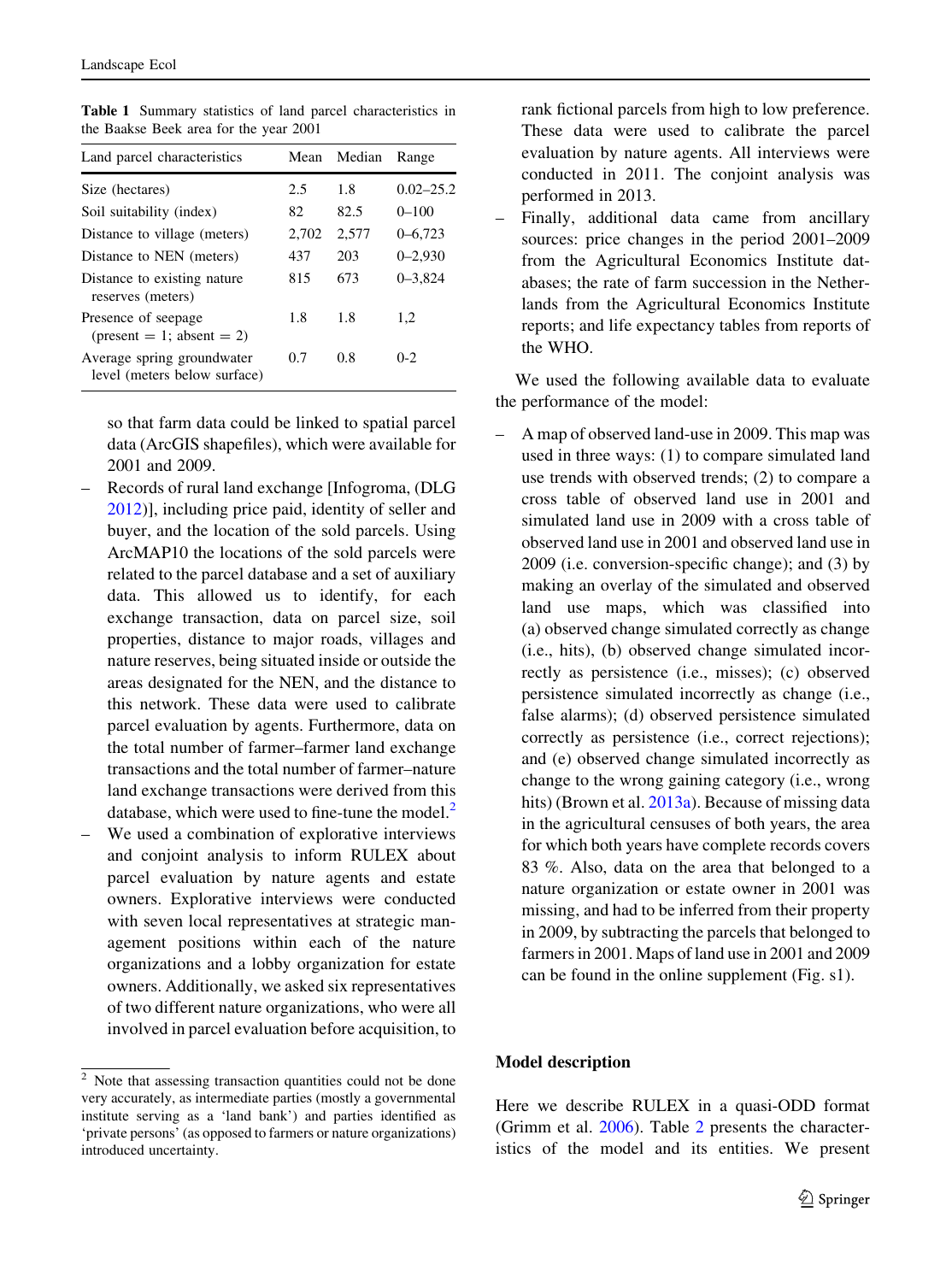<span id="page-5-0"></span>

|  |  |  | Table 2 Description of model characteristics and entities |  |
|--|--|--|-----------------------------------------------------------|--|
|--|--|--|-----------------------------------------------------------|--|

| Model element              | Description                                                                                                                                                                                                                                                                                                                                                                                                                                                                                                                           |
|----------------------------|---------------------------------------------------------------------------------------------------------------------------------------------------------------------------------------------------------------------------------------------------------------------------------------------------------------------------------------------------------------------------------------------------------------------------------------------------------------------------------------------------------------------------------------|
| Temporal units             | Each time step in the model represents 1 year in reality                                                                                                                                                                                                                                                                                                                                                                                                                                                                              |
| Spatial units              | Parcels (polygon shapefile)                                                                                                                                                                                                                                                                                                                                                                                                                                                                                                           |
| Farmer agents              | Agents representing farmers present in the simulated area. They are described by their age, and are<br>one-to-one linked to a farm. Data for the base year is obtained from the agricultural census                                                                                                                                                                                                                                                                                                                                   |
| Farms                      | Each farm belongs to one farmer agent. Farms have a farmstead with a location (point shapefile) and<br>are described by farming type (e.g., dairy, arable), economic size, physical size, and a Boolean<br>variable indicating whether or not the farm has grown by more than 4 hectares over the 10-year<br>period preceding the baseline year. Data for the base year is obtained from the agricultural census.<br>Because of the one-to-one link with farmers, we use the terms farms and farmers interchangeably in<br>this paper |
| Parcels                    | Each parcel belongs to a farmer agent who may have one or more parcels any time during simulation.<br>Parcels have a spatial extent and location (polygon shapefile) and are described by the following<br>properties: agricultural soil suitability, levels of seepage, soil type, distance to the National<br>Ecological Network, and distance to the nearest town/village                                                                                                                                                          |
| Nature-organization agents | Nature-organization agents represent existing nature organizations that are active in the area. They are<br>described by the way they evaluate for-sale parcels                                                                                                                                                                                                                                                                                                                                                                       |
| Nature areas               | Nature areas are described by a polygon shapefile, with the name of the owning nature organization as<br>the only attribute                                                                                                                                                                                                                                                                                                                                                                                                           |
| Estate-owner agents        | Estate-owner agents represent owners of estates in the area. They are described by an ID and by the<br>way they evaluate for-sale parcels                                                                                                                                                                                                                                                                                                                                                                                             |
| Estates                    | Estates are described by a polygon shapefile, with the ID of the estate owner as the only attribute                                                                                                                                                                                                                                                                                                                                                                                                                                   |
| Behaviours or strategies   | An attribute assigned to each agent, each model year. For farmer agents these can be expanding,<br>shrinking, intensifying/innovating, or stable. These behaviours are derived from the farm(er)s'<br>characteristics (age, type, economic and physical size, and expanding behaviour in the previous<br>10-year period); the behaviour of nature agents and estate agents is set to be expanding                                                                                                                                     |
| Extent of application      | The model is applied to an area of approximately $30 \times 10$ km and the calibration period is from 2001<br>to 2009, with 2001 referred to here as the base year                                                                                                                                                                                                                                                                                                                                                                    |
| <b>External drivers</b>    | Changes in economic markets and policies are translated into trends in economic farm-size at sector<br>level. Potentially, other external drivers can be introduced, for instance by climate change affecting<br>the hydrology: a parcel property which affects the various agents' willingness to pay                                                                                                                                                                                                                                |
| Model inputs               | Tabular data of parcel characteristics and farmer characteristics of base year; Shapefiles of parcels,<br>farms, estates, and nature areas. Trends in economic farm size per sector. Optional for exploring<br>scenarios: trends in soil suitability (parcel characteristic)                                                                                                                                                                                                                                                          |
| Model settings             | Coefficients that determine the probability distribution of farmer behaviour, coefficients that determine<br>parcel evaluation (one set for farmers, one for nature organizations, and one for estate owners),<br>farmers' retirement age, threshold in economic size for finding a successor, rate by which the<br>economic farm size of intensifier agents grows                                                                                                                                                                    |

Agents

calibrated rules, equations or settings, most of which refer to the online supplement for details. The online supplement contains a pseudo code of this procedure (Fig. s4), as well as a UML Activity diagram (Fig. s5).

# Model aim

The aim is to understand how land exchange between farmers, estate owners, and nature organizations shape rural land-use patterns.

attributes describing their age, the type of farming practiced (viz. arable farmers, dairy farmers etc.), the economic and physical farm size, and whether or not the farm expanded by more than four hectares during the preceding 10-year period. Each farm is linked to a number of parcels in the parcel shapefile. Nature

Agents in the model represent farmers, nature organizations, and estate owners. Farmer agents have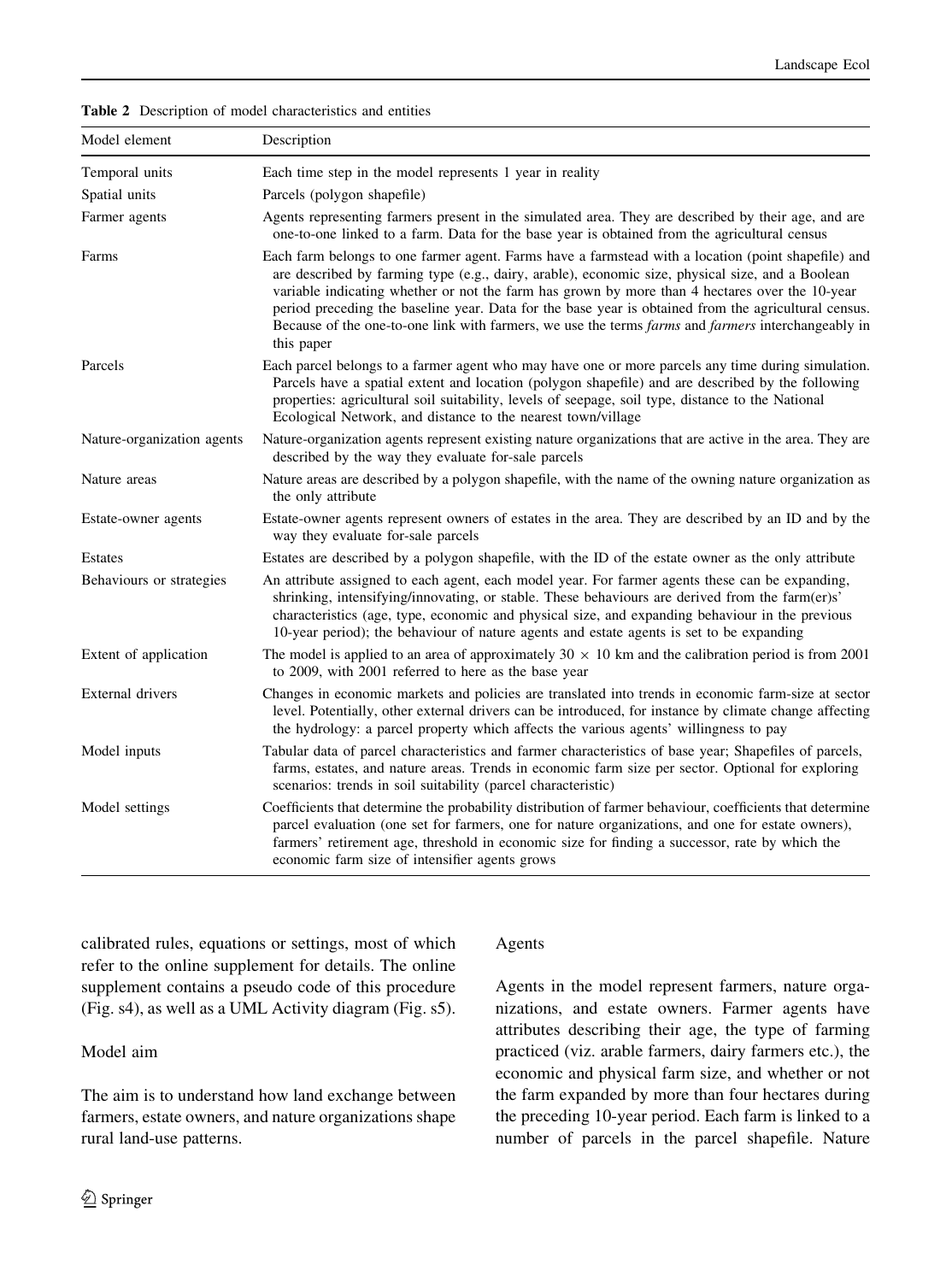<span id="page-6-0"></span>agents represent nature organizations that are active in the land market in the case study region. They are described by the way they evaluate for-sale parcels and their land ownership in the base year. Likewise, estates were modelled as a single entity (comparable to a nature organization), and are described by the way they evaluate for-sale parcels and their land ownership in the base year. These three types of agents differ fundamentally (i.e., they have different motives and aims) as well as structurally (i.e., many individuals versus a few organizations) and hence require a different modelling and calibration approach.

#### Behaviour of farmer agents

The following behaviours of farmer agents are distinguished: expanding (to benefit from economies of scale) and shrinking (to enhance liquidity in support of the continuation of the farm). The 'expanders' try to buy land, while the 'shrinkers' try to sell land. Farmer agents that do not participate in the land market may intensify or innovate (i.e. increase economic size while physical size stays constant) or they may do nothing. (Although intensifying/innovating does not lead to land exchange directly, it may affect the farmer agent's tendency to expand or shrink at a later time step.) The four behaviours were derived from a combination of exploring the empirical census data, from discussion with local stakeholders, and from the logical thought process that land transactions must involve buyers (i.e. expanders) and sellers (i.e. shrinkers). This is a new approach to modelling land use change that focuses on land market transactions. These behaviours are considered to be a function of the farm(er)'s attributes age, farming type, economic size, and physical size. $3$  This function takes the form of a logistic probability equation that allows an estimation of which of the four behaviours each individual farmer is allocated.

The probability of a farmer displaying behaviour type  $k = 1-4$  is:

$$
P(behaviour = k) = \frac{e^{LOGIT(k)}}{1 + \sum_{k=1}^{4} e^{LOGIT(k)}} \tag{1}
$$

With:

$$
LOGIT(expander) = -2.96 - 0.02 Age
$$
  
- 0.01 log(Area) + 0.75 log(NGE) + 0.61 (2)  
PrevExp + 0.79 (Dairy \* log(NGE))

$$
LOGIT(intensifier/innovator)
$$
  
= -1.40 - 0.03Age - 0.40 log(Area)  
+ 0.42 log(NGE) + 0.80PrevExp  
- 0.58(Dairy \* log(NGE)) (3)

$$
LOGIT(shrinker) = -3.47 + 0.02 Age
$$
  
+ 0.96 log(Area) – 0.43 log(NGE) + 0.23  
PrevExp – 0.25 (Dairy \* log(NGE)) (4)

With Age being the age of the farmer, Area the physical size (ha) of the farm; NGE the economic size of the farm expressed in Dutch size units, which are closely related to a farm's gross margin; PrevExp a Boolean variable for having expanded by more than 4 ha in the preceding 10 year period, and Dairy a Boolean variable for being a dairy farmer or not. Note that P(behaviour  $= 4$  = stable) follows automatically from 1-the sum of the other probabilities. See the online supplement for details about how the four categories were defined, further specifications of the calibration dataset, and the performance of the regression model.

Behaviour by nature-organization agents and estate-owner agents

We assume that nature organization agents and estate agents are expanders. That is, they only buy land and do not sell land. In reality, nature organizations sell land occasionally, but this usually involves recently purchased agricultural land that is traded with farmers for parcels with a higher potential nature value. The net result of this process is that nature organizations behave only as expanders, aiming to buy those parcels with the highest potential nature value. The degree to which nature organizations expand is determined by a combination of purchasing power and their desire to buy land (see next section).

<sup>&</sup>lt;sup>3</sup> Other variables were available in the census data, of which some may be good predictors of buying and selling behaviour (e.g. hours spent on farming, income derived from off-farm work, and for some years even the presence of a successor was reported). However, we limited ourselves to those factors which we could meaningfully update throughout a model simulation run, i.e. that change because of land exchange (economic and physical size) or which are otherwise fairly predictable (age).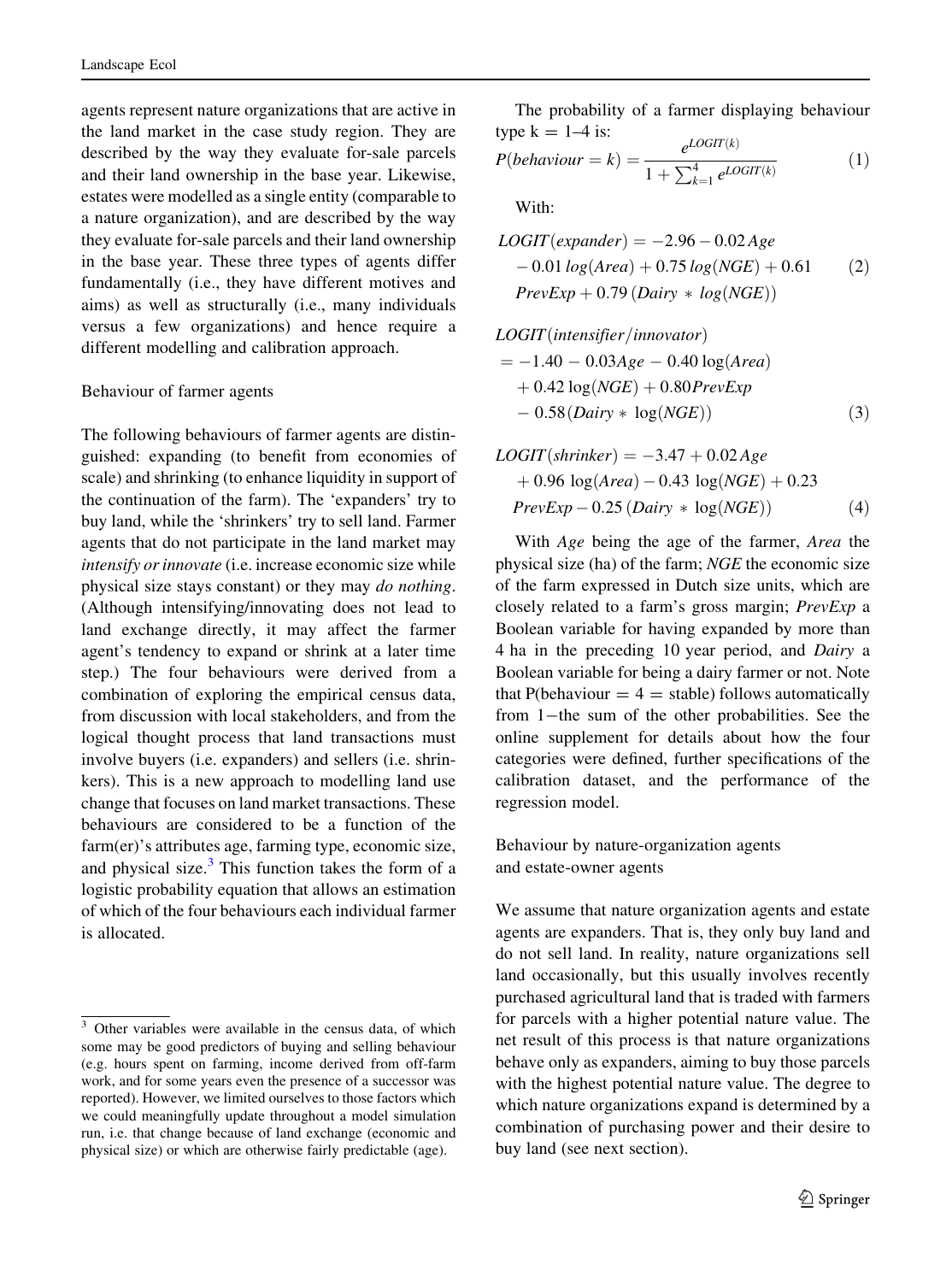# <span id="page-7-0"></span>Parcel evaluation

Shrinking agents (by definition, farmer agents) choose which parcels they want to sell. We assume that they start by selling their least favourable parcels. The parcel appreciation, reflected in the willingness to  $accept$  (WTA<sub>F</sub>) is a function of parcel properties such as agricultural soil suitability and distance to the NEN, but also of the distance between the parcel and the farmstead. Expanding farmer agents use the same parcel evaluation function to estimate their willingness to pay  $(WTP_F)$  for the parcels in the market. Conversely, nature organization agents have other criteria than farmers when determining their WTP, i.e. the  $WTP_N$ , which are related to the potential for successful nature restoration. Expanding private estates evaluate parcels solely from the distance to an existing property.

Statistical analysis resulted in the following equations for WTP (see online supplement for details):

For farmers:

$$
WTP_F = WTA_F
$$
  
= (4.16E - 05 - 1.89E - 07 \* SoilSuit  
- 1.62E - 03 \* (1/(DistTown + 100))  
+ 5.26E - 04 \* (1/(DistNEN + 100)))<sup>-1</sup>  
- 16.85 \* (DistFarmstead - 250)(Eha<sup>-1</sup>) (5)

where *DistFarmstead* is the distance between the parcel and the farmstead of the (potential) owner (m), SoilSuit is an indicator for the percentage of the potential yield that can be obtained on the soil in percentage point, *DistTown* is the distance from the parcel to the nearest town (m), and *DistNEN* is the distance between the parcel and the NEN (m).

For nature organizations:

$$
WTP_N = \text{Intercept} - 7.9 * \text{Distance} + 9214
$$
  
\* *Seepage* - 320 \* *GVG* ( $\in$ ha<sup>-1</sup>) (6)

where *Distance* is the distance to the nearest existing nature reserve, Seepage is a dummy variable that indicates the presence of exfiltrating groundwater, and GVG is the groundwater level in cm from surface. The intercept is fine-tuned in "[Fine tuning and verifying](#page-8-0) [the model'](#page-8-0)' section.

$$
WTP_E = 35,000 \oplus ha^{-1} \text{ if } parcel borders existing property
$$
  

$$
WTP_E = 0 \oplus ha^{-1} for any other parcel
$$
  
(7)

Simulations

The RULEX schedule runs as follows: at each time step, each farmer agent is assigned one of the four possible behaviours (expanding, shrinking, intensifying/innovating, or stable). This happens by sampling from the probability distribution described by Eqs. [1](#page-6-0)– [4.](#page-6-0) As this is a stochastic process, behaviours of a single agent may vary during the course of a model run. Furthermore, behaviour may change over time, as farmer agents grow older, their specific farming type is affected by price changes (see ''[Relative competitive](#page-8-0)[ness of farming types](#page-8-0)'' section), and their farms expand or shrink because of previous actions.

Each shrinking agent selects the least favoured parcels to sell. By default, the number of parcels that a farmer agent will sell per year is set to one (this model parameter is explored in "[Fine tuning and verifying](#page-8-0) [the model'](#page-8-0)' section). Next, each expanding agent (farmers as well as nature organizations and estate owners) evaluates the parcels that are available for sale. If the WTP of the expanding agent is greater than the WTA of the shrinking agent, the parcel changes owner, provided that the WTP exceeds the minimum market price of 17,000  $\epsilon$  ha<sup>-1</sup> (see online supplement). When two expanding agents are interested in the same parcel, it is purchased by the agent with the highest WTP. In RULEX, nature organizations can buy as many desirable parcels as their annual budget permits. For individual farmer agents we did not consider budget limits, as information about capital and savings were not available. Instead, the area a farmer agent can buy per year is limited to one-third of the farm size at that moment in time (see online supplement), and we assume that each expanding farmer agent will find the financial means to buy these parcels.

Not all for-sale parcels change owner in a simulation run: those that are not considered attractive enough for any of the expanding agents remain unsold. Likewise, not all expanding agents are likely to succeed in finding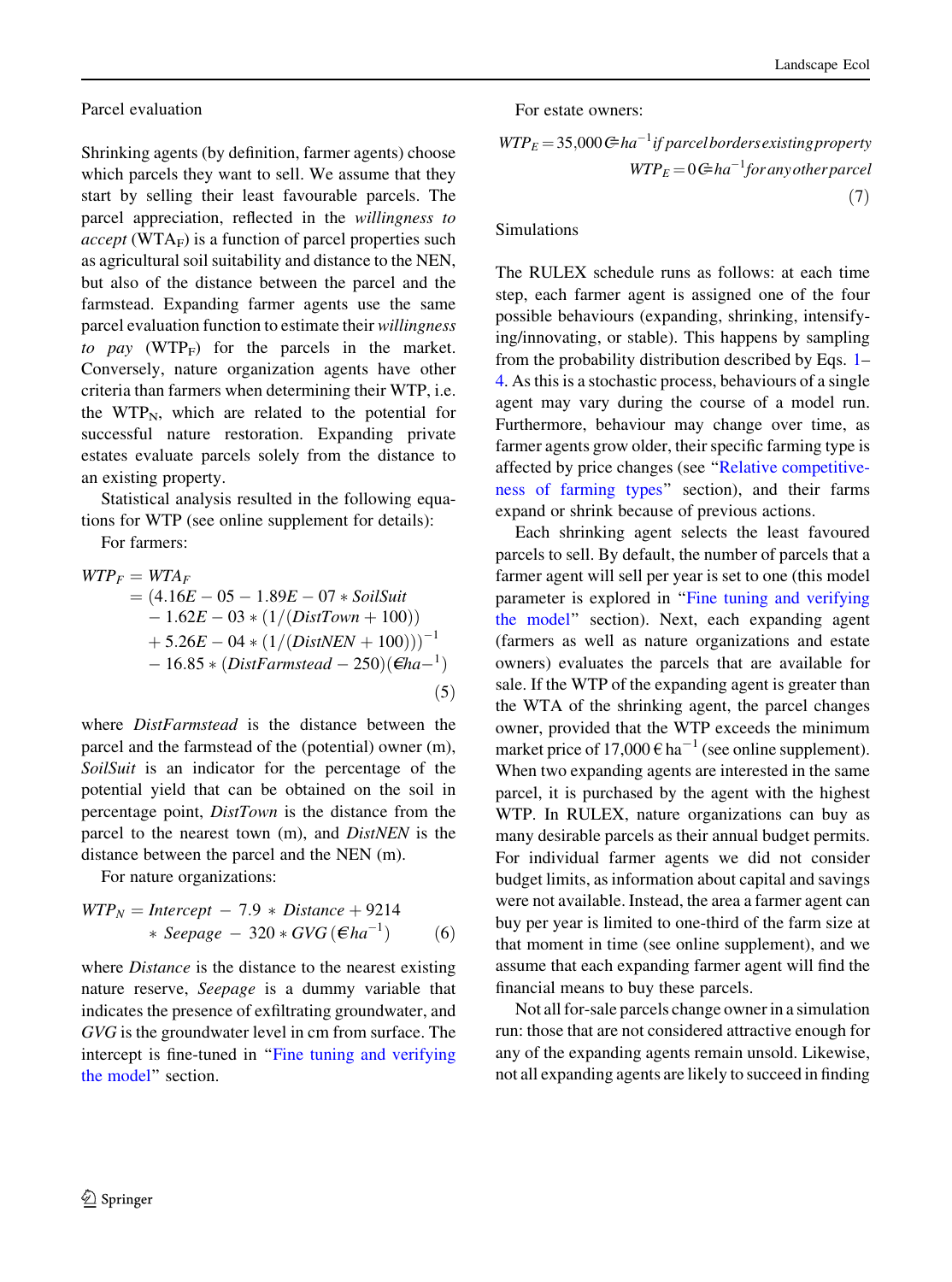<span id="page-8-0"></span>a parcel that they want to buy (i.e., that they value higher than the current owner or higher than the minimum market price). The attributes of farmer agents that exchange land are updated accordingly. Physical size is updated by adding or subtracting the area of the bought or sold parcels and economic size is updated by the same ratio as the physical size. The economic size of farmer agents assigned the behaviour intensifying/innovating increases by 0.19 at each time step (see online supplement). Finally, for all farmer agents, age is updated and economic size is updated by applying a farming-type specific annual trend reflecting changes in the market (see next section). Parcels that are sold to a nature organization, estate owner, or to a farmer agent with another farming type change land use.

#### Relative competitiveness of farming types

The relative competitiveness of one farming type over another is influenced by the changes in agricultural prices that affect gross margins. This is incorporated into RULEX by specifying a type-specific trend in gross margins, which is imposed on the economic size of each individual farmer (the measure of economic farm size, NGE, is roughly proportional to gross margins). As economic farm size affects the behaviour probability (Eqs. [1–4\)](#page-6-0), these trends in turn, affect the individual farmer agents' decision-making. By imposing a trend per type (on top of the changes for individual farmers as a result of land exchange), a relative change in the competitiveness of one type compared to another can be simulated.

From empirical data, we arrived at the following annual NGE trends for the period 2001–2009: Dairy -1.0 %; Arable  $+1.4$  %; Horticulture  $-0.4$  %; Pigbreeding 0.7 %; and Mixed 0.2 % (see online supplement for details).

# Retirement, succession, and death of farmer agents

As farmer agents become older, many reach the retirement age (65) within a simulation run, and several die. When an agent reaches the retirement age, it either continues ageing or its age is reset to a value normally distributed around 30 with a variance of 16, to simulate farm succession. Whether or not this happens depends on the economic size of the farm at that time step. Farms with a size less than 8.2 NGE are

assumed to have no successor while larger farms do have a successor. The threshold was chosen so that 34 % of all current farmers in the area are smaller, which agrees with national succession rates (de Bont and van Everdingen [2010](#page-13-0)). The correlation between succession and economic size is confirmed by de Bont and van Everdingen [\(2010](#page-13-0)) as well as by individual farmers from the area. Thus, succession was derived indirectly from age and economic farm size.

Farmer agents with a farm that is smaller than this threshold by the time they reach the retirement age remain in business. Since the chance of being a shrinking farmer increases with age (Eqs.  $1-4$ ), their dominant behaviour is to sell land. When a farmer agent dies succession is modelled by resetting its age (as above). The death of a farmer agent is determined by the probability of dying from the 2009 WHO Life expectancy table for the Netherlands.

#### Fine tuning and verifying the model

# Fine tuning the model

While RULEX parameters are empirically-derived, some were difficult to estimate because of a lack of data. This concerned the number of parcels a seller agent puts on the market each year (by default set to 1) and the intercept of the  $WTP_N$  equation (reflecting the combined effect of purchasing power and desire to expand; by default set to 13,000). To assess these parameters, RULEX was run for the period 2001–2009 with varying parameter settings, and the outcomes evaluated using two metrics: (a) the number of transactions for the entire period between farmers (around 500 according to the Infogroma database); (b) the number of transactions for the entire period between farmers and nature organizations (around 18 according to the Infogroma database). We ran each configuration for batches of 10 simulation runs.

Figure [3](#page-9-0) shows that the number of transactions between farmers barely responds to the  $WTP_N$  intercept, while it increases in response to an increase in number of parcels to sell. Setting a value of 2 for number of parcels to sell resulted in around 550 exchange transactions, which is close to the observed number of 500 transactions. The number of transactions between farmers and nature organizations (Fig. [4](#page-9-0)) responds to both variables. Given that the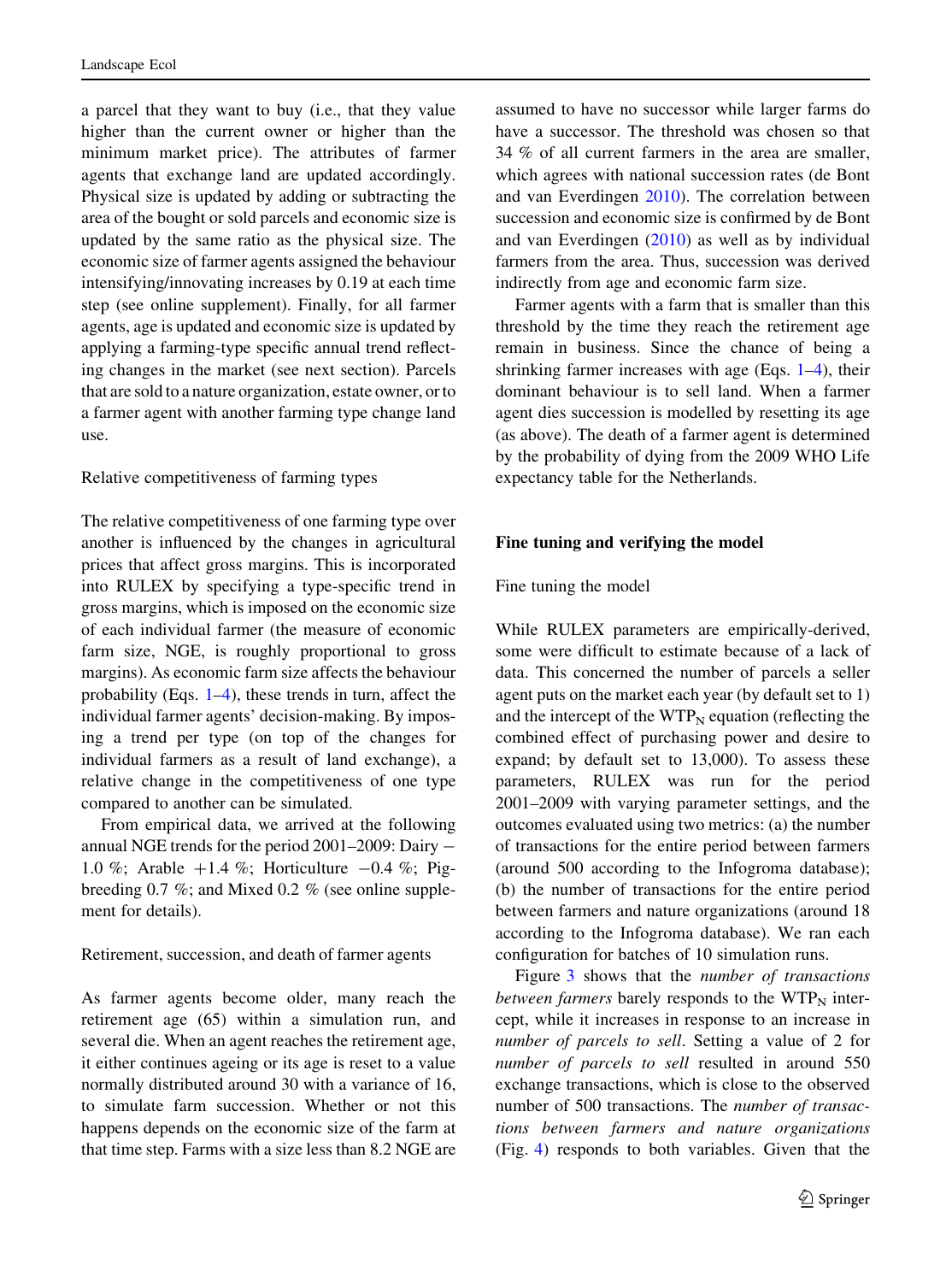<span id="page-9-0"></span>

Fig. 3 Response of number of exchange transactions between farmers to the number of parcels to sell and the  $WTP<sub>N</sub>$  intercept; averaged over 10 simulation runs per parameter setting



Fig. 4 Response of number of exchange transactions between farmers and nature organizations to the number of parcels to sell and the  $WTP_N$  intercept; averaged over 10 simulation runs per parameter setting

number of parcels to sell was assigned a value of 2, the best values were achieved with a  $WTP_N$  intercept of 11,000 (20 transactions; observed  $= 18$ ).

# Historical validation of RULEX (2001–2009)

RULEX was run 100 times, using the above-adjusted settings, in order to evaluate its performance for the period 2001–2009. For each run, we computed the simulated change for each land-use type between 2001 and 2009 in hectares and divided that by the total area (Table [4](#page-10-0)). Being a stochastic model, RULEX can produce innumerable realizations of change trajectories, reflecting real-world volatility. Similarly, the observed state in 2009 was also one of the innumerable realities that could have resulted from the situation in 2001. Whenever this particular realization (i.e. the observed situation in 2009) fell within the range of

Table 3 Observed and simulated trends in the main land-use types between 2001–2009

| Farming<br>type | Observed<br>trend $(\% )$ | Simulated<br>trend $(\% )$ | Observation<br>falls within the<br>simulated range |
|-----------------|---------------------------|----------------------------|----------------------------------------------------|
| Dairy           | $-3.1$                    | $0.2$ to $2.2$             | Nο                                                 |
| Arable          | 2.9                       | $-1.2$ to $-0.5$           | N <sub>0</sub>                                     |
| Horticulture    | 0.5                       | $-0.3$ to 0.1              | N <sub>0</sub>                                     |
| Pig-breeding    | $-0.6$                    | $-1.1$ to $-0.2$           | Yes                                                |
| Mixed           | $-1.0$                    | $-2.0 \text{ to } -0.3$    | Yes                                                |
| Estates         | 0.9                       | $0.5$ to 1.1               | Yes                                                |
| Nature          | 0.5                       | $0.4 \text{ to } 1.1$      | Yes                                                |
|                 |                           |                            |                                                    |

Both observed and simulated trends are given in % area change in 2009 compared to the baseline situation in 2001

simulated realizations, we considered RULEX to have produced results that were consistent with the observational data.

Table 3 shows that RULEX was able to reproduce observed trends in pig-breeding, mixed farming, and the expansion of estates and nature areas. Trends in dairy farming, arable farming, and horticulture, however, were less well reproduced. For dairy farming, the simulations resulted in a small increase whereas a decrease occurred in the observational data. For arable farming, the simulations resulted in a decline while an increase occurred in the observational data. For horticulture, RULEX simulations showed little or no change, but an increase occurred in the observational data.

In order to evaluate in more detail which conversions were simulated correctly and which were not, we computed the difference between the observed change (in hectares) and the simulated change (average of 100 simulations, in hectares) for each specific conversion from land use  $i$  to land use  $i$ . We expressed these differences as fractions of the total area in the base year 2001, which are shown in Table [4](#page-10-0). Deviations of more than 1 % of the area are shown in bold.

Table [4](#page-10-0) shows that RULEX tends to overestimate the persistence of dairying, pig-breeding, and mixed farming. In practice, land used for dairying in 2001 was more often used for arable or mixed farming in 2009. Land used for mixed farming in 2001 was more often used for arable farming or dairying in 2009. This may be because RULEX only simulates land-use change resulting from land exchange, while observed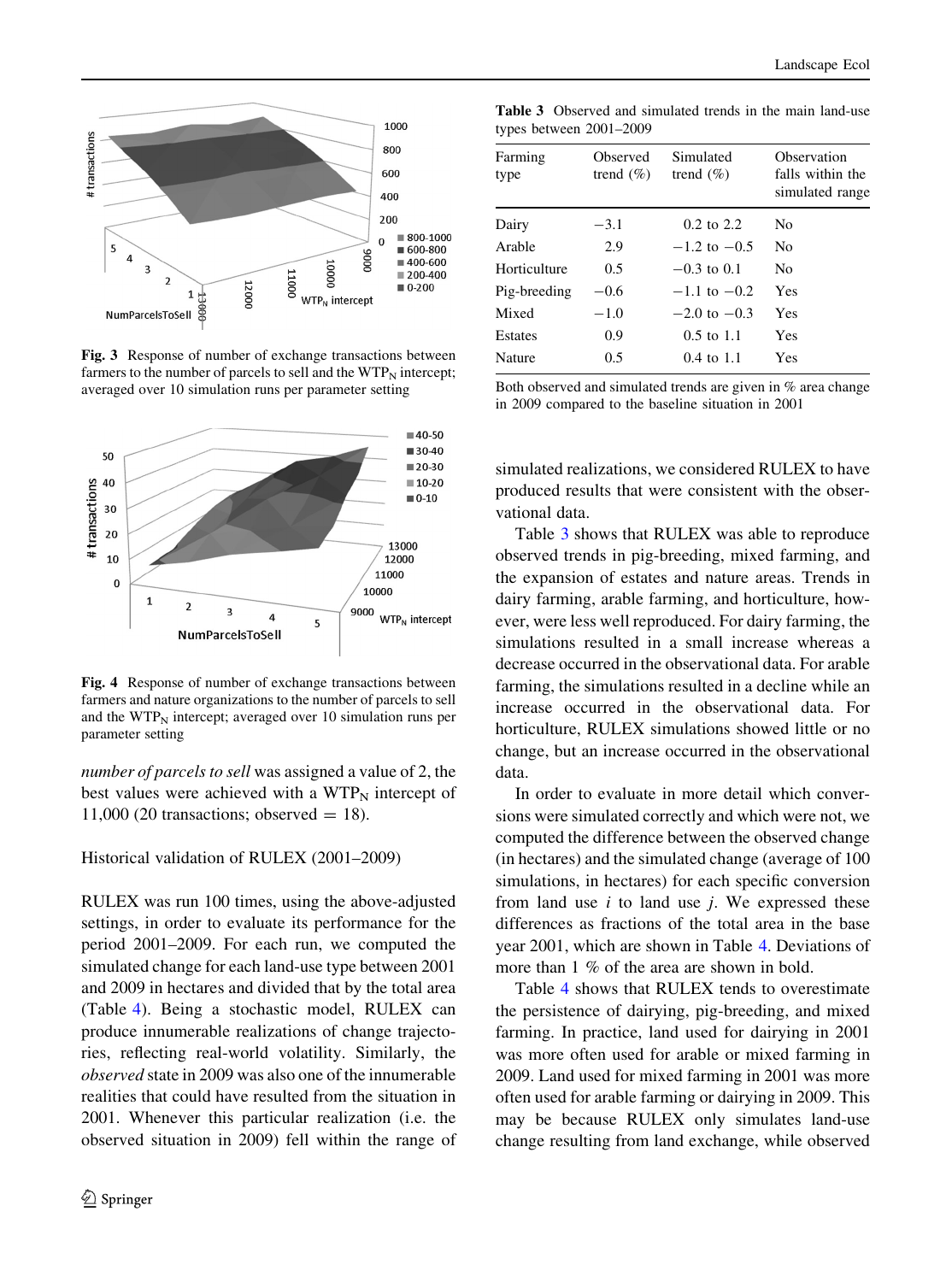| 2001(i)      | 2009(i) |        |              |        |              |        |         |  |  |
|--------------|---------|--------|--------------|--------|--------------|--------|---------|--|--|
|              | Arable  | Dairy  | Horticulture | Mixed  | Pig-breeding | Nature | Estates |  |  |
| Arable       | 0.6     | 0.3    | 0.0          | $-0.1$ | $-0.1$       | 0.0    | 0.0     |  |  |
| Dairy        | $-1.6$  | 18.9   | $-0.4$       | $-3.7$ | $-0.3$       | 0.1    | 0.0     |  |  |
| Horticulture | $-0.1$  | 0.0    | 0.2          | 0.0    | 0.0          | 0.0    | 0.0     |  |  |
| Mixed        | $-1.0$  | $-2.3$ | $-0.1$       | 5.3    | $-0.5$       | 0.2    | 0.1     |  |  |
| Pig-breeding | $-0.5$  | $-0.1$ | 0.0          | $-0.3$ | 2.3          | 0.0    | 0.0     |  |  |

<span id="page-10-0"></span>Table 4 Deviations between simulated and observed conversions as a percentage of the total area of a land use type in 2001 (i)

Entries in the table are computed as  $[conversion_{i,j}$ (simulated)-conversion<sub>ij</sub>(observed)]/total area<sub>i</sub>

| <b>Table 5</b> Contingency table<br>of farming type per farm | 1999 $(i)$   | 2009(j) |       |              |       |                |  |
|--------------------------------------------------------------|--------------|---------|-------|--------------|-------|----------------|--|
| between $1999$ and $2009$                                    |              | Arable  | Dairy | Horticulture | Mixed | Pig-breeding   |  |
|                                                              | Arable       | 14      |       | 0            | 3     |                |  |
|                                                              | Dairy        | 15      | 480   | 4            | 37    |                |  |
|                                                              | Horticulture | 0       |       | 10           |       | $\overline{0}$ |  |
|                                                              | Mixed        | 15      | 35    | 3            | 27    |                |  |
|                                                              | Pig-breeding | 8       | 12    | 2            | 12    | 52             |  |

land-use change may also result from farmers changing from one farming type to another. This is confirmed by a contingency table of all farms that were in the panel database used for the regression analysis in ''[Behaviour of farmer agents'](#page-6-0)' section. Although the panel data cover another period (1999–2009), these numbers were taken to approximate trends for the study period (2001–2009). Table 5 shows that several farms did indeed change from one farming type to another. Bold-printed conversion numbers in Table 5 correspond to conversions for which Table 4 shows a high deviation (not taking account of farmers who persisted in their farming type).

A more detailed investigation of these farms in the agricultural census revealed the following: farms that were classified as 'mixed' in 1999 and as 'arable' or 'dairy' in 2009 mostly concerned shrinking mixed farms that ceased one of their activities. By doing so, these farms turned from being a mixed farm into an arable or dairy farm. The change from dairy farms to arable farms mostly involved small and shrinking dairy farmers, who sold their cows and their grassland, but retained arable land (most dairy farmers have a few arable fields for fodder production) on which they continued to produce fodder crops. Within the RU-LEX context, these are shrinking dairy farmers, but in the agricultural census, they were classified as arable farmers. A similar case concerns the land used for dairying in 1999 and for mixed farming in 2009 in which dairy farmers sold cows and grassland, and hence shifted to the category mixed.

Finally, a spatially-explicit model performance assessment was made by overlaying simulated and observed land use maps. Because RULEX outputs vary stochastically, we selected a single model run that we considered to be representative of all model runs. This was done by computing for each parcel the mode of 100 simulations, and then computing for each simulation the deviation from this mode. The simulation with the smallest deviation from the mode was considered to be the most representative simulation (Fig. s6 in the online supplement). The overlay is shown in the online supplement (Fig. s7), and here we show the area classified as Hits (of which some are wrong hits), Misses, False Alarms and Correct Rejections in tabular form (Table [6](#page-11-0)).

Of the area that underwent change, 58 % was simulated to undergo change. When we also require that the target land use category is correctly simulated, this reduces to 26 %. Of the area that remained unchanged, 77 % was also simulated to remain unchanged. In total, correct simulations (whether this concerned change or persistence) occurred over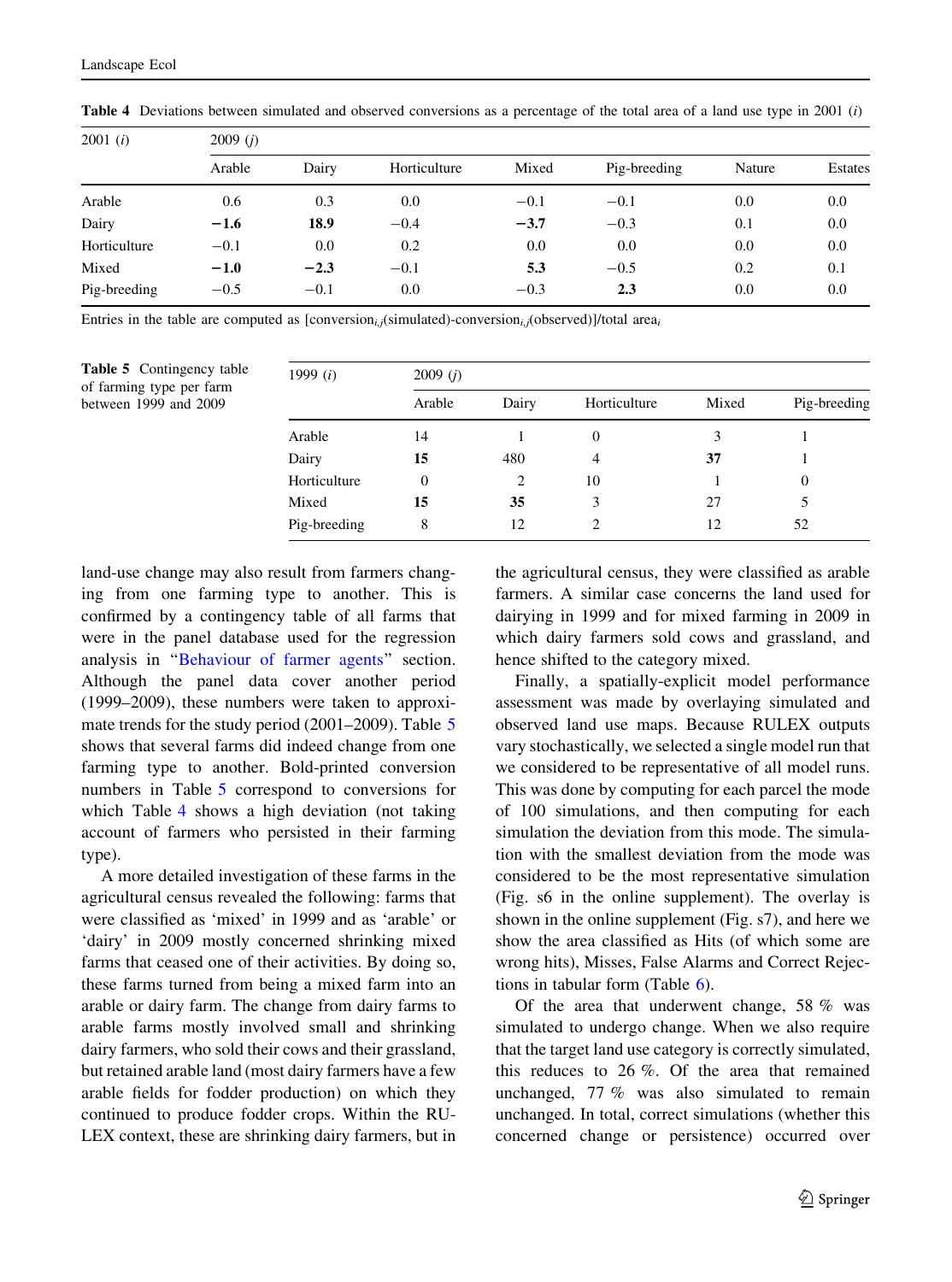<span id="page-11-0"></span>Table 6 Spatially-explicit model performance

|                    | <b>Hectares</b>                    | Correctly predicted        |
|--------------------|------------------------------------|----------------------------|
| <b>Hits</b>        | 1,318                              | Change: 58 $%$             |
|                    | (of which 724)<br>were wrong hits) | $(26 \%$ when<br>excluding |
| <b>Misses</b>      | 955                                | wrong hits)                |
| False alarms       | 2,153                              | Persistence: 77 %          |
| Correct rejections | 7.083                              |                            |
|                    |                                    |                            |

8,401 ha, or 73 % of the total area. When we also require the target land use category to be correctly simulated, this number becomes 7,677 ha, or 67 %.

# Discussion

The results show that RULEX is able to reproduce historic land-use-change trends in the Baakse Beek region, although it tends to overestimate the persistence of dairying, arable farming and pig-breeding. This is partly because RULEX only simulates one mechanism of land-use change, through land exchange, with farmers deciding to change farming type not being simulated. However, because farms in the census data are classified into one farming type category, a small change in management or animal numbers may result in what is perceived to be a landuse change. In particular, the high observed rates of farms changing from dairy to mixed or arable in the census data were often the result of the retirement of farmers leading to sales of cows and some grassland, and the retention of some arable fields to continue growing fodder crops. This was similar for farms changing from mixed to arable or dairy: in most cases this arose from the loss of one of these activities leading to a classification change.

The RULEX model is stochastic since the farmer agent behaviour is sampled from a probability distribution, which is computed for each farm at each time step. Farmer-agent behaviour, and model outcome, are therefore dependent on the fit of the regression models as described in Eqs. [1–4.](#page-6-0) The computed McFadden's  $R<sup>2</sup>$  for these models was 0.16. Although this can be considered a relatively good fit for these types of data (for comparison, Cotteleer et al.  $(2008)$  $(2008)$  found an  $\mathbb{R}^2$ value of 0.04 when distinguishing buyer-farmers (in one year) from non-buying farmers, based on many

more independent variables), a large part of the observed farmer behaviour still remains unaccounted for, which adds uncertainty to the model outcomes. This uncertainty increases further because land exchange between farmers depends on the simulated behaviour of two agents and the behaviour in a certain year is partly dependent on the behaviour in previous years. However, the simulated ranges presented in Table [3](#page-9-0) suggest that although uncertainties accumulate during a simulation run, the large number of agents within the model and the multiple simulation years leads to a partial cancellation of random errors. This indicates that despite uncertainty at the micro level, simulated land-use change at the macro level is relatively stable.

From a modelling point-of-view, all empirical (agent-based) models are data hungry, often requiring multiple types of qualitative and quantitative data inputs. Gathering and processing social and spatial data for detailed case studies is a labour intensive task, which is why there are only a few descriptive and datadriven ABMs. A prominent feature of the RULEX model is the systematic use of real data (such as maps, census, and semi-structured interviews) for a real landscape and the simulation of a bidding process that occurs in reality rather than for a hypothetical space. Moving away from the more prevalent 'theoretical' approaches found in most ABMs of land markets, RULEX explores land exchange processes that are calibrated and validated against real data. This is beneficial as it allows for open cross-validation of the model as well as the exploration of land-use-change futures under various climate and socio-economic change scenarios (e.g. Murray-Rust et al. [2013](#page-13-0)), making RULEX a potentially powerful policy analysis tool. Before such explorations can be made, a sensitivity analysis of RULEX to a range of model parameters and input variables is needed, which will be the topic of a forthcoming paper. Furthermore, a structural validation could further help to identify the model's limitations, which would provide a basis for a new cycle of model improvement (Brown et al. [2013a,](#page-13-0) [b\)](#page-13-0). The land exchange mechanism could, for instance, be combined with mechanisms simulating the change of farming type within one agent. This would require that tendencies to change farming type are related to the farm(er) properties as was done for tendencies to sell or buy land. Examples of such exercises can be found in (Guillem et al. [2012](#page-13-0); Karali et al. [2013a,](#page-13-0) [b\)](#page-13-0).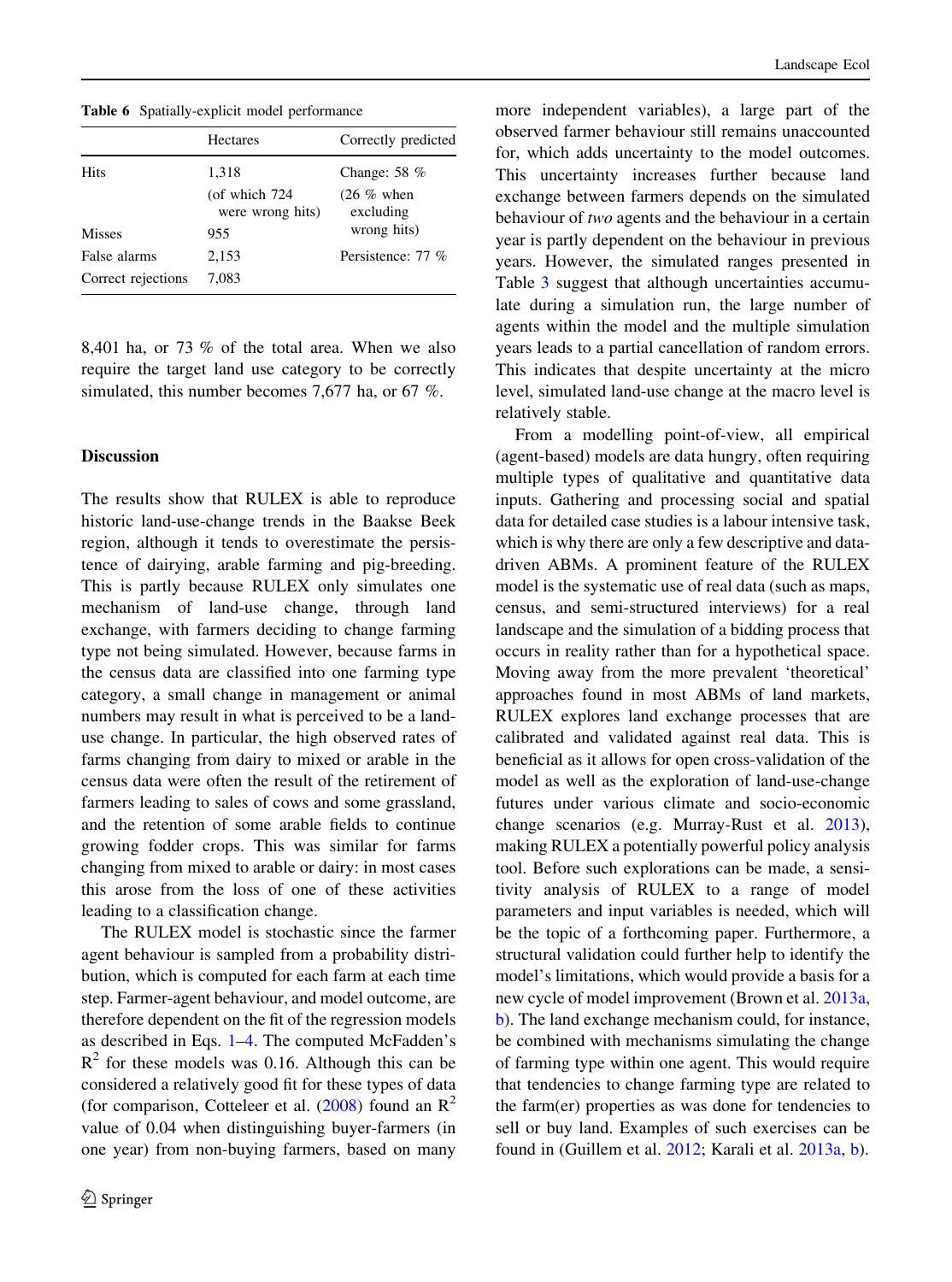<span id="page-12-0"></span>The strong empirical grounding of the model had the additional advantage of supporting communication of the model results to stakeholders (farmers, farmer union representatives, provincial policy makers, nature organizations, and estate holders from within the area). During various meetings and workshops, stakeholders indicated that they recognized the simulated processes and thought the model to be a good representation of the case study, albeit a simplification of reality. Farmers indicated that they could identify with the simulated farmer agents. It is also interesting to note that stakeholders found the stochastic nature of RULEX to contribute positively to its plausibility. Farmers recognized in particular the real-world uncertainty associated with decisions about expanding and having to speculate on which parcels will become available for sale in the near future. Policymakers found the stochastic outcomes to be useful in identifying areas within the Baakse Beek that were stable or where the same transactions always occurred (i.e. where intervention was pointless) and which were more uncertain (i.e. where policy measures to steer a particular land use change are likely to be effective).

An important disadvantage of the empiricallygrounded approach is the limited flexibility provided by the regression-based decision rules. Although a linear regression with uncorrelated independent variables would allow experimentation with the role of one or more of these variables by adjusting the regression coefficients, this becomes complicated in the case of the non-linear regressions that were used to identify farmer behaviour and farmers' willingness to pay for parcels. Also, new behaviours or new decisioncriteria are difficult to incorporate. Conversely, the part of RULEX that simulates land exchange is independent of the structure and coefficients in Eqs. [1](#page-6-0)[–7](#page-7-0), so theoretically, these equations could be substituted with equations derived from other sources.

# Conclusions

In this paper we present an agent-based model that simulates the process of land exchange between different types of land owners as a driver of land-use change. In areas where pressure on land is high and land-use change is to a considerable extent brought about by land exchange, land-exchange mechanisms

are important to account for. However, land exchange is not the only process causing land-use change, and a more comprehensive model should account for other land-use change processes as well.

The pertinence of the processes simulated by RULEX was corroborated by stakeholders from within the study area. This refers to both the micro level processes (e.g. farmers' land selling and buying strategy) and macro level processes (e.g. policy makers recognizing the modelled processes). This suggests that RULEX could be a useful instrument for participatory scenario explorations of, for example, simulations of land-use change in response to drivers such as price changes and changes in soil quality. In addition, RULEX can be used as a laboratory to explore policy options, such as the effect of subsidies on land purchases or zoning policies to achieve nature targets.

Acknowledgments We would like to thank Tom Kuhlman for his help with retrieving and interpreting data from the agricultural census and the Infogroma database. This work was carried out within the project Climate Adaptation for Rural Areas (CARE), which was funded by the Knowledge for Climate Programme [\(http://knowledgeforclimate.climateresearch](http://knowledgeforclimate.climateresearchnetherlands.nl/climateadaptationforruralareas) [netherlands.nl/climateadaptationforruralareas](http://knowledgeforclimate.climateresearchnetherlands.nl/climateadaptationforruralareas)).

Open Access This article is distributed under the terms of the Creative Commons Attribution License which permits any use, distribution, and reproduction in any medium, provided the original author(s) and the source are credited.

# References

- Alam SJ, Bakker MM, Karali E, van Dijk J, Rounsevell MDA (2014) Simulating the expansion of large-sized farms in rural Netherlands: a land exchange model. In: Alam SJ, Parunak HVD (eds) Multi-agent-based simulation XIV. Springer, New York
- Alexander P, Moran D, Rounsevell MDA, Smith P (2013) Modelling the perennial energy crop market: the role of spatial diffusion. J R Soc Interface 10(88):20130656
- Berger T (2001) Agent-based spatial models applied to agriculture: a simulation tool for technology diffusion, resource use changes and policy analysis. Agric Econ 25(2–3):245–260
- Bousquet F, Le Page C (2004) Multi-agent simulations and ecosystem management: a review. Ecol Model 76(3–4):131–332
- Brown DG, Robinson DT, An L, Nassauer JI, Zellner M, Rand W, Riolo R, Page SE, Low B, Wang Z (2008) Exurbia from the bottom-up: confronting empirical challenges to characterizing a complex system. Geoforum 39(2):805–818